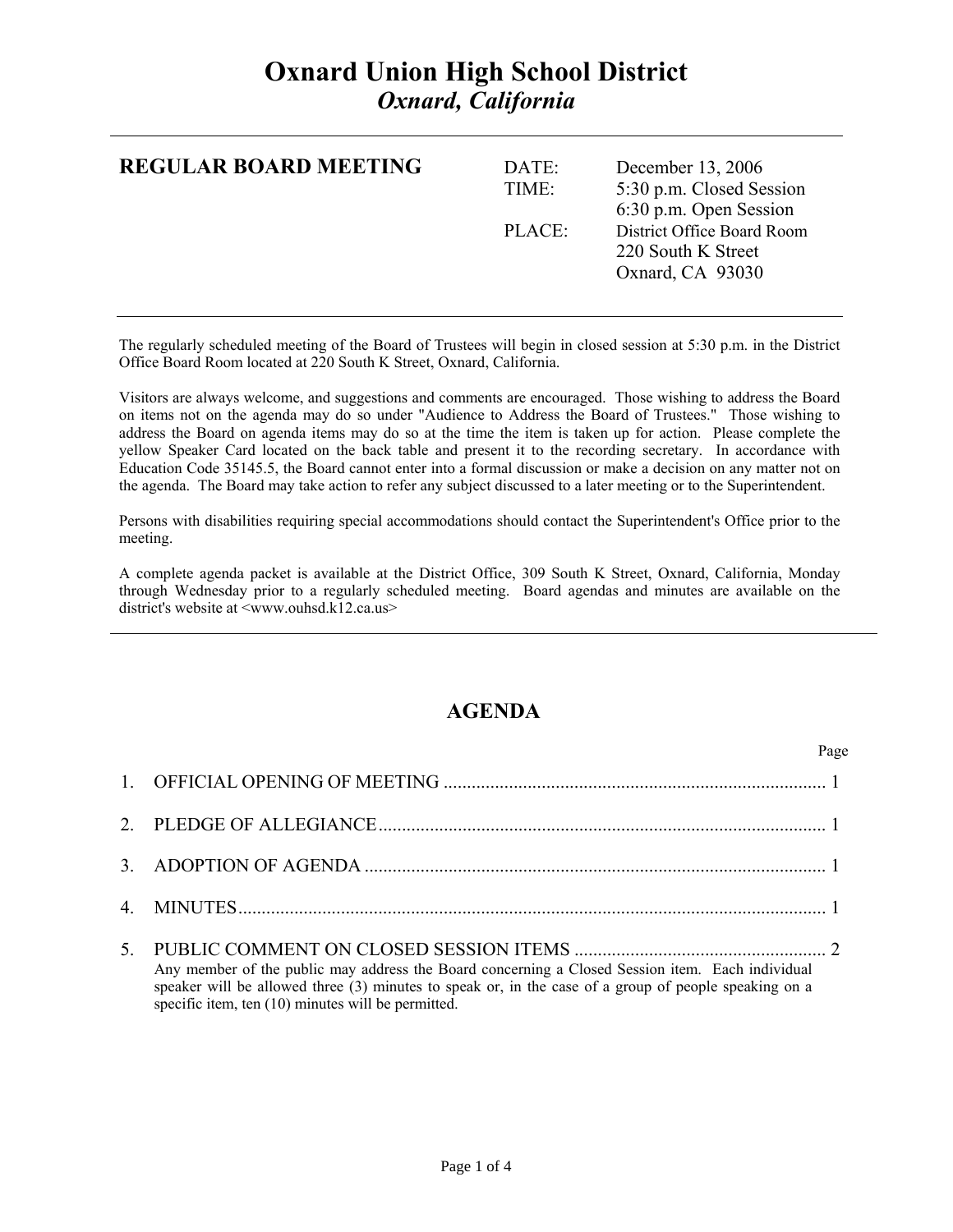| 6.  |                 | <b>CLOSED SESSION</b><br>During this time, the Board may adjourn to Closed Session to discus confidential material relating to<br>the items listed below.                                                                                                                                                                                                                                                                                                                                                                                                                                                                                     |  |
|-----|-----------------|-----------------------------------------------------------------------------------------------------------------------------------------------------------------------------------------------------------------------------------------------------------------------------------------------------------------------------------------------------------------------------------------------------------------------------------------------------------------------------------------------------------------------------------------------------------------------------------------------------------------------------------------------|--|
|     | A.              |                                                                                                                                                                                                                                                                                                                                                                                                                                                                                                                                                                                                                                               |  |
|     | <b>B.</b>       | Conference with Agency Labor Negotiator [Government Code §54957.6]                                                                                                                                                                                                                                                                                                                                                                                                                                                                                                                                                                            |  |
|     |                 | Employee Organization: Oxnard Federation of Teachers (OFT)                                                                                                                                                                                                                                                                                                                                                                                                                                                                                                                                                                                    |  |
|     | $\mathcal{C}$ . | Conference with Legal Counsel - Anticipated Litigation                                                                                                                                                                                                                                                                                                                                                                                                                                                                                                                                                                                        |  |
|     |                 | [Government Code §54956.9(a)]                                                                                                                                                                                                                                                                                                                                                                                                                                                                                                                                                                                                                 |  |
|     |                 |                                                                                                                                                                                                                                                                                                                                                                                                                                                                                                                                                                                                                                               |  |
| 7.  |                 |                                                                                                                                                                                                                                                                                                                                                                                                                                                                                                                                                                                                                                               |  |
| 8.  |                 | ANNUAL ORGANIZATIONAL MEETING OF THE GOVERNING BOARD  2                                                                                                                                                                                                                                                                                                                                                                                                                                                                                                                                                                                       |  |
|     | A.              |                                                                                                                                                                                                                                                                                                                                                                                                                                                                                                                                                                                                                                               |  |
|     | <b>B.</b>       |                                                                                                                                                                                                                                                                                                                                                                                                                                                                                                                                                                                                                                               |  |
|     | $C_{\cdot}$     |                                                                                                                                                                                                                                                                                                                                                                                                                                                                                                                                                                                                                                               |  |
|     |                 | <b>Election of Board President</b><br>1.                                                                                                                                                                                                                                                                                                                                                                                                                                                                                                                                                                                                      |  |
|     |                 | <b>Election of Board Vice President</b><br>2.                                                                                                                                                                                                                                                                                                                                                                                                                                                                                                                                                                                                 |  |
|     |                 | 3 <sub>1</sub><br><b>Election of Board Clerk</b>                                                                                                                                                                                                                                                                                                                                                                                                                                                                                                                                                                                              |  |
|     |                 | Appointment of Representative to Vote in Election for<br>4.                                                                                                                                                                                                                                                                                                                                                                                                                                                                                                                                                                                   |  |
|     |                 | Members of the County Committee on School District Organization                                                                                                                                                                                                                                                                                                                                                                                                                                                                                                                                                                               |  |
|     |                 | Approval of Proposed Board Meeting Calendar, 2007<br>5.                                                                                                                                                                                                                                                                                                                                                                                                                                                                                                                                                                                       |  |
| 9.  |                 |                                                                                                                                                                                                                                                                                                                                                                                                                                                                                                                                                                                                                                               |  |
|     | book.           | Those persons wishing to address the Board may do so at this time by completing a yellow Speaker<br>Card, located on the back table, and presenting it to the recording secretary. Please address your<br>comments to the Board President and state your name and address. Individual presentations are limited<br>to three (3) minutes each, or in the case of a group of people speaking on a specific items, ten (10)<br>minutes will be permitted. Please refer to the complete text of Oxnard Union High School District Board<br>Policy 910: Procedures for Communicating with the Board of Trustees, located in the front of the Board |  |
| 10. |                 |                                                                                                                                                                                                                                                                                                                                                                                                                                                                                                                                                                                                                                               |  |
|     | A.              | Board Recognition: Geo Challenge Winner - Oxnard and                                                                                                                                                                                                                                                                                                                                                                                                                                                                                                                                                                                          |  |
|     |                 |                                                                                                                                                                                                                                                                                                                                                                                                                                                                                                                                                                                                                                               |  |
|     | <b>B.</b>       |                                                                                                                                                                                                                                                                                                                                                                                                                                                                                                                                                                                                                                               |  |
|     | $C$ .           | Oxnard Union High School Collective Bargaining Proposal to                                                                                                                                                                                                                                                                                                                                                                                                                                                                                                                                                                                    |  |
|     |                 | Oxnard Federation of Teachers: Amended Proposal to Include                                                                                                                                                                                                                                                                                                                                                                                                                                                                                                                                                                                    |  |
|     | D.              | General District Acknowledgements/Update: Superintendent Jody Dunlap  4                                                                                                                                                                                                                                                                                                                                                                                                                                                                                                                                                                       |  |
|     | Ε.              | Regular Report: Student Representative to the Board, Melissa Ramirez  4                                                                                                                                                                                                                                                                                                                                                                                                                                                                                                                                                                       |  |
|     |                 |                                                                                                                                                                                                                                                                                                                                                                                                                                                                                                                                                                                                                                               |  |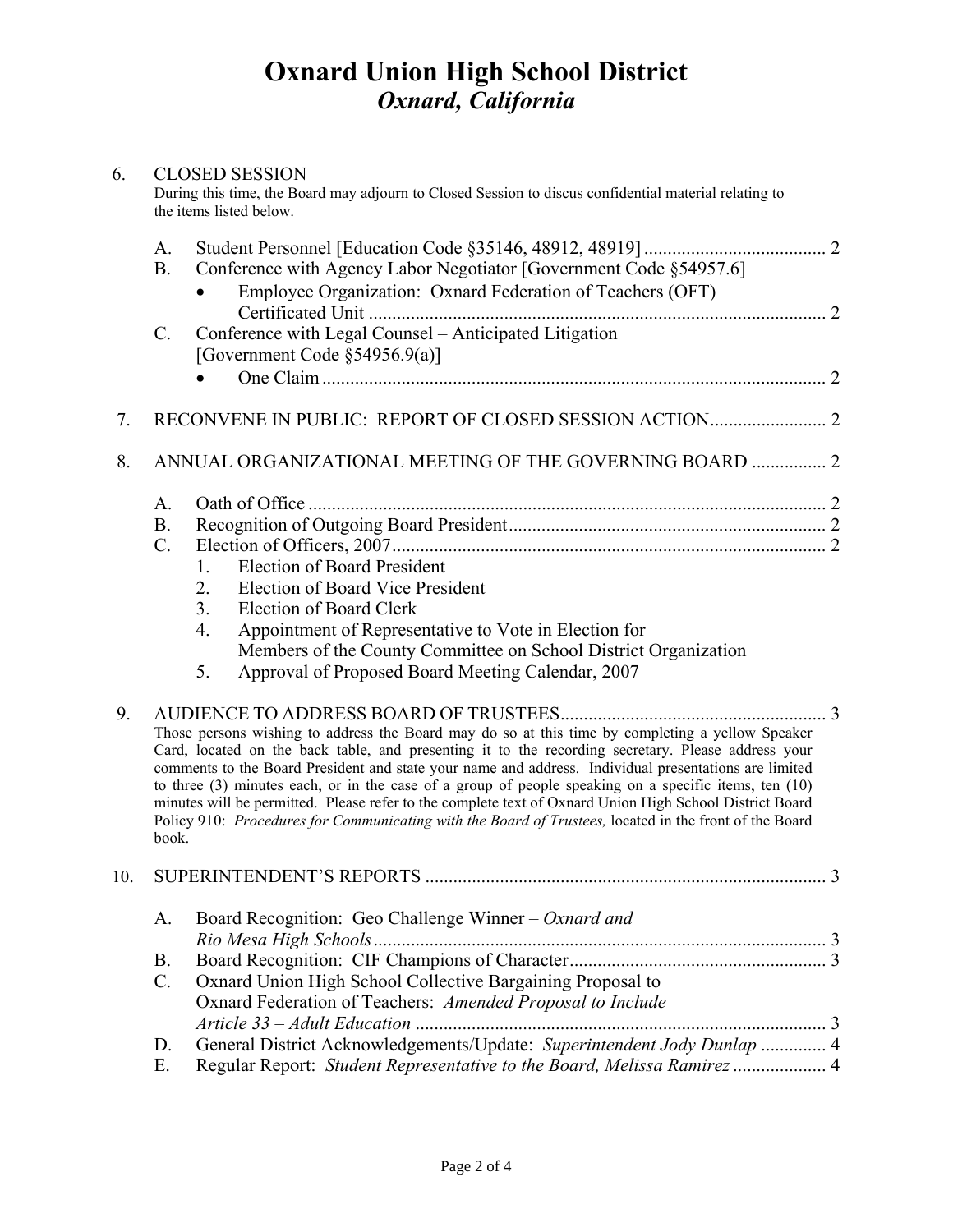## 11. CONSENT CALENDAR

 $12.$ 

| A.              |                                                                                                        |  |
|-----------------|--------------------------------------------------------------------------------------------------------|--|
| <b>B.</b>       |                                                                                                        |  |
| $C$ .           | Consideration of Approval of Non-Public School Placement for Student Case                              |  |
|                 | Numbers Eighteen through Twenty-Four, 06/07, According to the                                          |  |
|                 | Recommendation of the Students' IEP Teams and the Director of Special                                  |  |
|                 |                                                                                                        |  |
| D.              | Consideration of Approval of Student Expulsion by Voluntary Agreement of                               |  |
|                 | . 4                                                                                                    |  |
| Е.              | Consideration of Approval of Student Expulsions by Voluntary Agreement of                              |  |
|                 | the School Principal, the Student, and the Students' Parent/Guardian, as per                           |  |
|                 |                                                                                                        |  |
| $F_{\cdot}$     | Consideration of Approval of Reappointment of District Representatives                                 |  |
|                 |                                                                                                        |  |
| G.              |                                                                                                        |  |
| H.              | Consideration of Approval of Change of Rate of Mileage Reimbursement                                   |  |
|                 |                                                                                                        |  |
| I.              | Consideration of Adoption of Renewal of Agreement for Special                                          |  |
|                 |                                                                                                        |  |
| J.              | Consideration of Renewal of Agreement for Special Services with                                        |  |
|                 |                                                                                                        |  |
| K.              |                                                                                                        |  |
|                 | A. Bates General Contractor for the Bus Barn Expansion at the District Office<br>$\blacktriangleright$ |  |
|                 | Fence Factory for the Installation of Fencing at Rio Mesa High School<br>$\triangleright$              |  |
| L.              | Consideration of Approval of Proposal from R. Chartrand Construction                                   |  |
|                 | for Asphalt Running Surfaces Project at Adolfo Camarillo High School  6                                |  |
| M.              | Consideration of Approval of Proposal from Fence Factory                                               |  |
|                 |                                                                                                        |  |
| N.              |                                                                                                        |  |
| O.              |                                                                                                        |  |
| P.              | Consideration of Approval of 2006-2007 Site Block Grant Expenditure Plans                              |  |
|                 |                                                                                                        |  |
|                 |                                                                                                        |  |
|                 | <b>ACTION ITEMS</b>                                                                                    |  |
| A.              | Consideration of Approval of Revision                                                                  |  |
| <b>B.</b>       | Consideration of Adoption of Resolution No-06-48, Resolution of the                                    |  |
|                 | Board of Trustees of the Oxnard Union High School District                                             |  |
|                 | Approving the Annual and Five-Year Report for Fiscal Year 2005-06,                                     |  |
|                 |                                                                                                        |  |
| $\mathcal{C}$ . |                                                                                                        |  |
| D.              |                                                                                                        |  |
| Ε.              | Consideration of Approval of Hueneme and Pacifica High Schools'                                        |  |
|                 |                                                                                                        |  |
|                 |                                                                                                        |  |